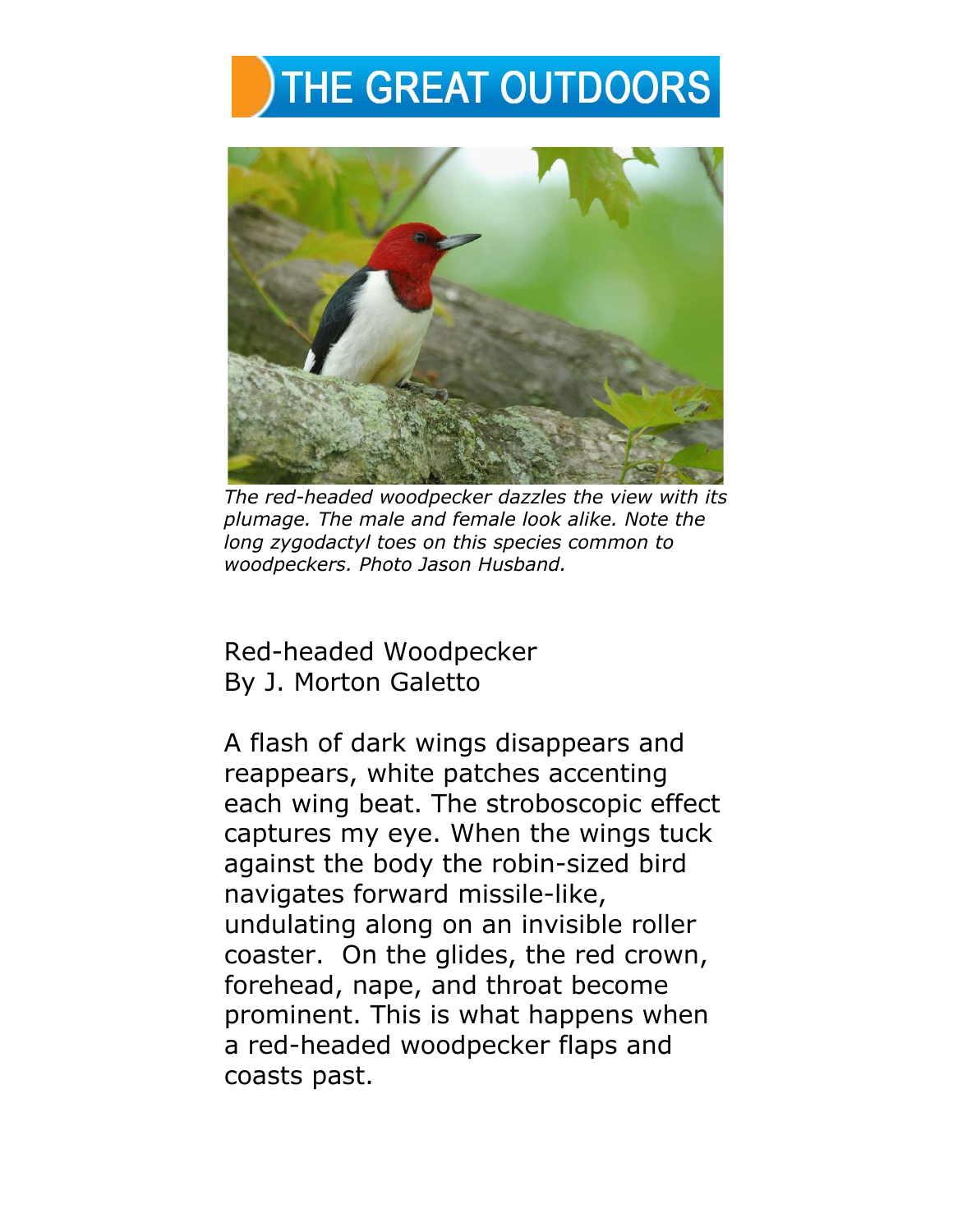

*This adult is caching a meal in the bark of this tree, for a later meal. Its outstretched wing allows you to see the white secondaries in relation to the black primaries. Photo by Faintt – cropped.*

Many years ago artist Glenn Rudderow told me that colors are impacted by the shades they are painted next to; it's all about contrasts and strokes. When it comes to contrasts our subject species, the red-headed woodpecker, has a fashion sense of red-carpet magnitude, oh là là.

When its wings are outstretched they and the body make a white T, surrounded by black. The secondaries are white (inner wing feathers), as is the rump, upper tail-covers, and belly. The tail feathers, primaries, and coverts are black.

Let's have a bit of anthropomorphic fun: picture a person dressed in a white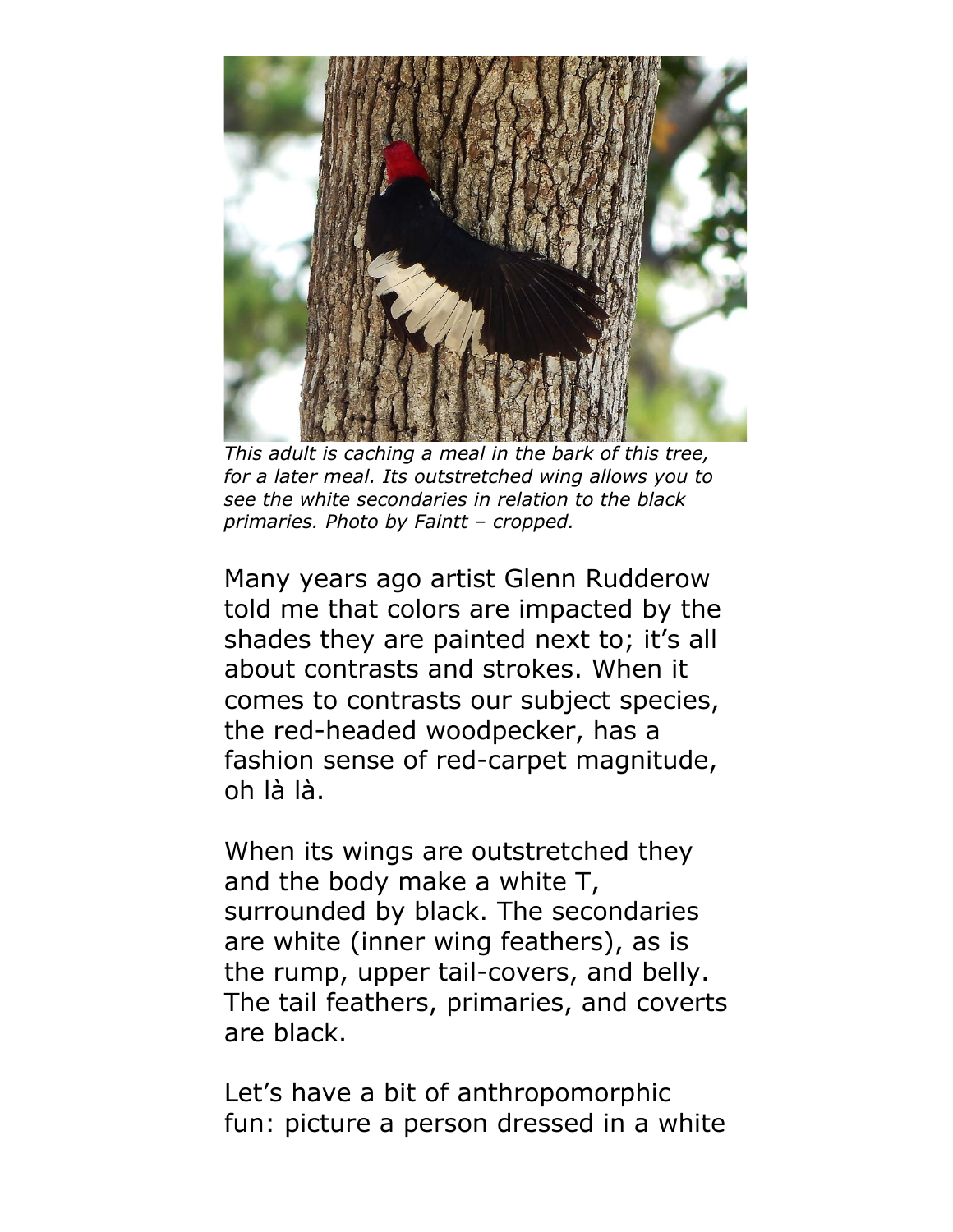shirt, tail out, with white pants, black riding boots, a short-waisted black jacket, a red balaclava, and then paint his nose silver as a finishing touch – voilà, ready for the masquerade party: one red-headed woodpecker. You're in luck; that is about the extent of my French vocabulary.

The males and females dress identically. Juveniles, on the other hand, lack the coloring but have the same patterning. These striking birds have historically been the poster child of the Endangered and Nongame Species check-off program and Conserve Wildlife that encourages New Jersey citizens to support the efforts to protect the State's rare species and their habitats.



*The immature red-headed woodpecker has the same pattern as the adult but lacks the coloring. Photo Jason Husband.*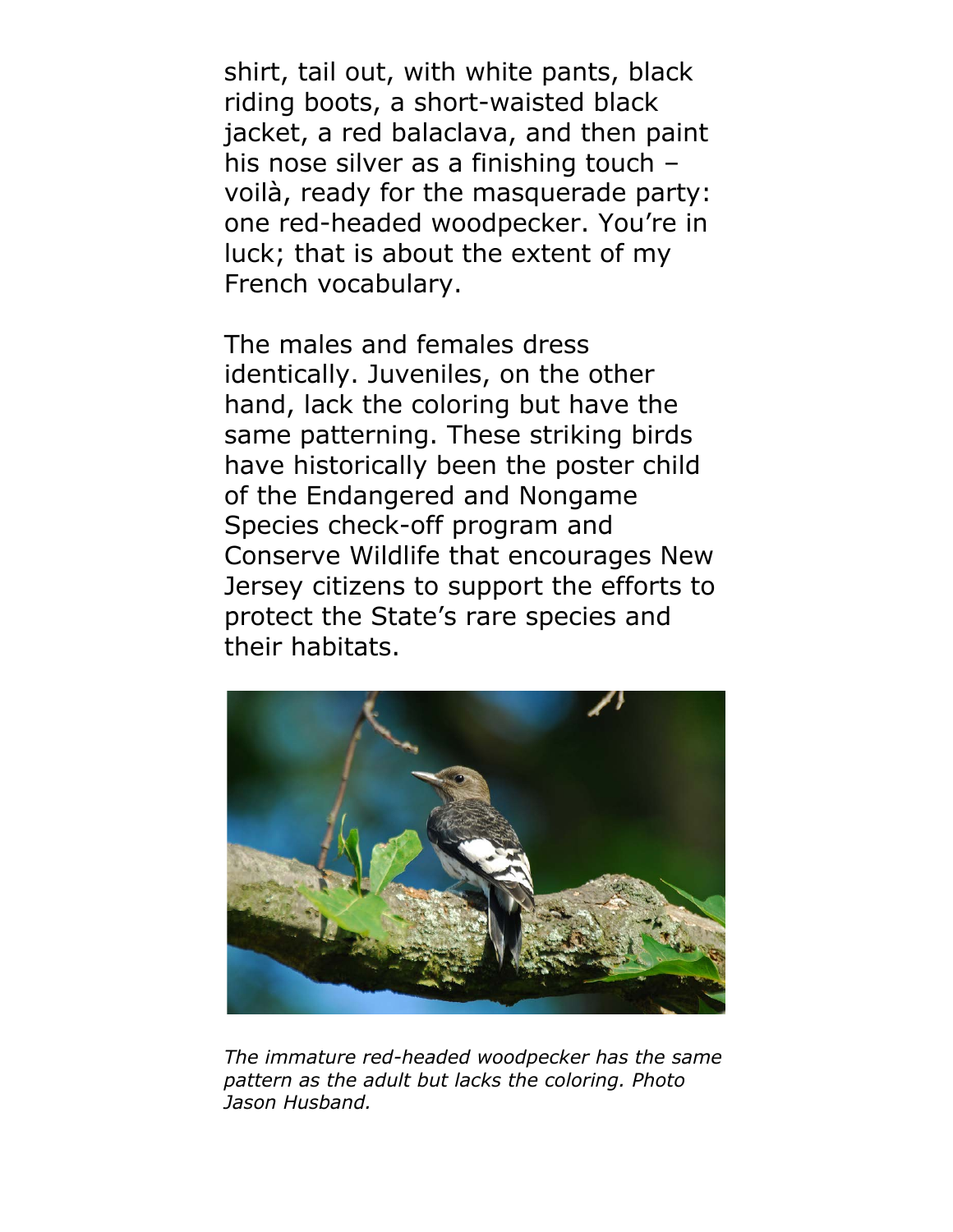



*The red-headed woodpecker has been a symbol of Conserve Wildlife and the New Jersey's Endangered Wildlife Fund Tax Check-Off. The program enables New Jerseyans to support the Endangered and Nongame Species Program that helps to protect our state's rare wildlife. A number of vanity plates are fashioned after our State's rare species like this one featuring the red-headed woodpecker*.

Sadly this dapper bird is on our list of rare species. It is classified as threatened in not only New Jersey but most of the northeastern United States. Its decline started in the late 1800s; it is one of the avian species that was impacted by the feather trade when plumes were in fashion for hats, especially true from 1909-1912. This period of "murderous millinery" threatened extinction of many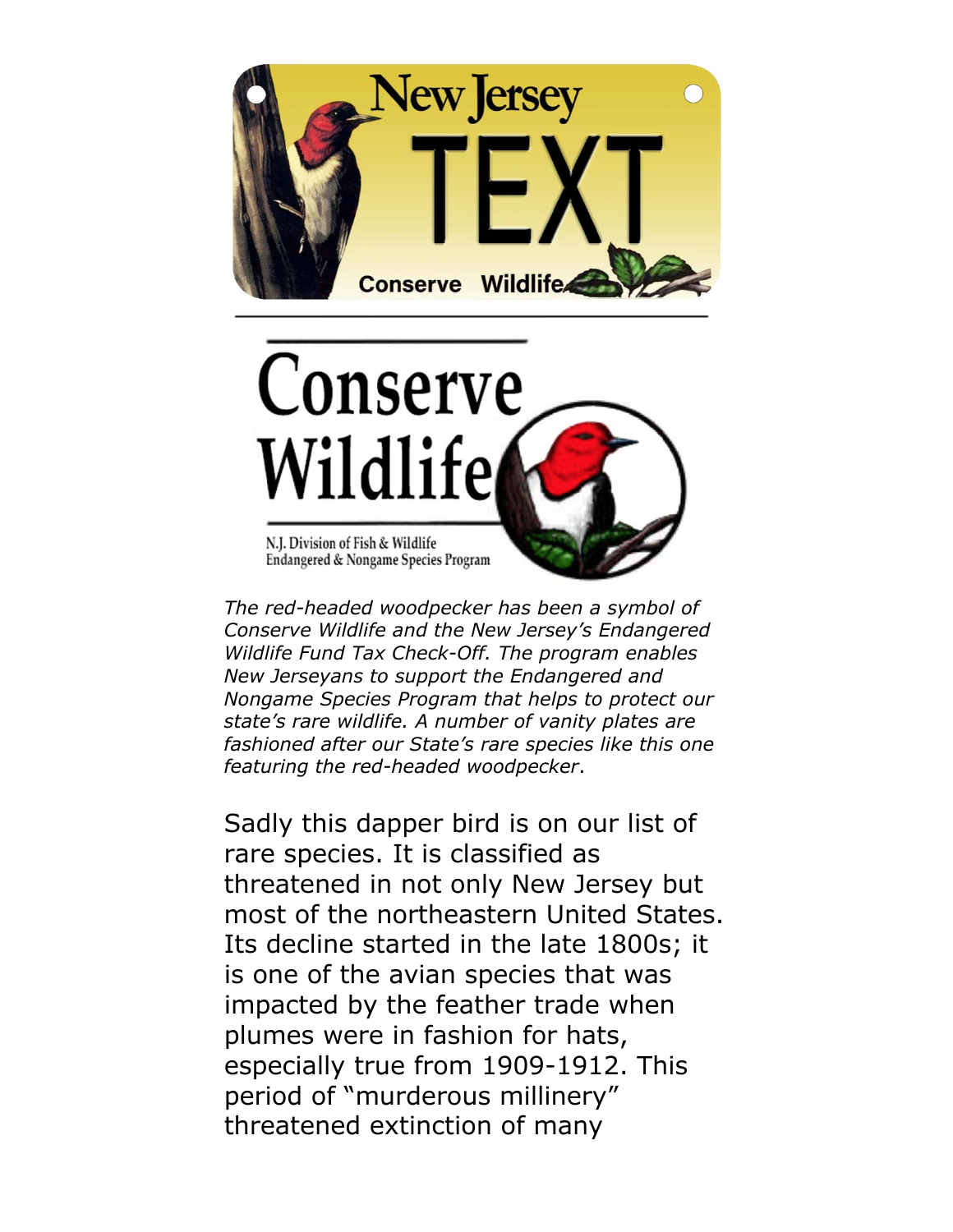creatures, especially those whose breeding plumage was in high demand.

The advent of the car has impacted the bird as well; vehicle collisions plague them. Further, like all cavity nesters it was affected by colonization and the industrial revolution, both of which greatly impacted its forest homes. Their numbers continue to decline in spite of restoration efforts.

The red-headed woodpecker has some other interesting habitat needs. It likes a mature forest with a low understory. In southern New Jersey our Pineland forests with their oak/pine canopy and blueberry/huckleberry understory are favored. If the understory grows into a higher shrub-like environment the woodpeckers generally abandon it. While widely distributed in the state they are few in number.

A savanna-like environment of warmweather grasses, sparse understory, and widely-spread trees is often attractive to them as well. They inhabit both upland and forested wetland. For nesting, trees must be mature enough to provide the required cavities.

Because of their attraction to low understory, occasionally they are found in a shady cemetery that is free of sod but has more natural, grassy orchards,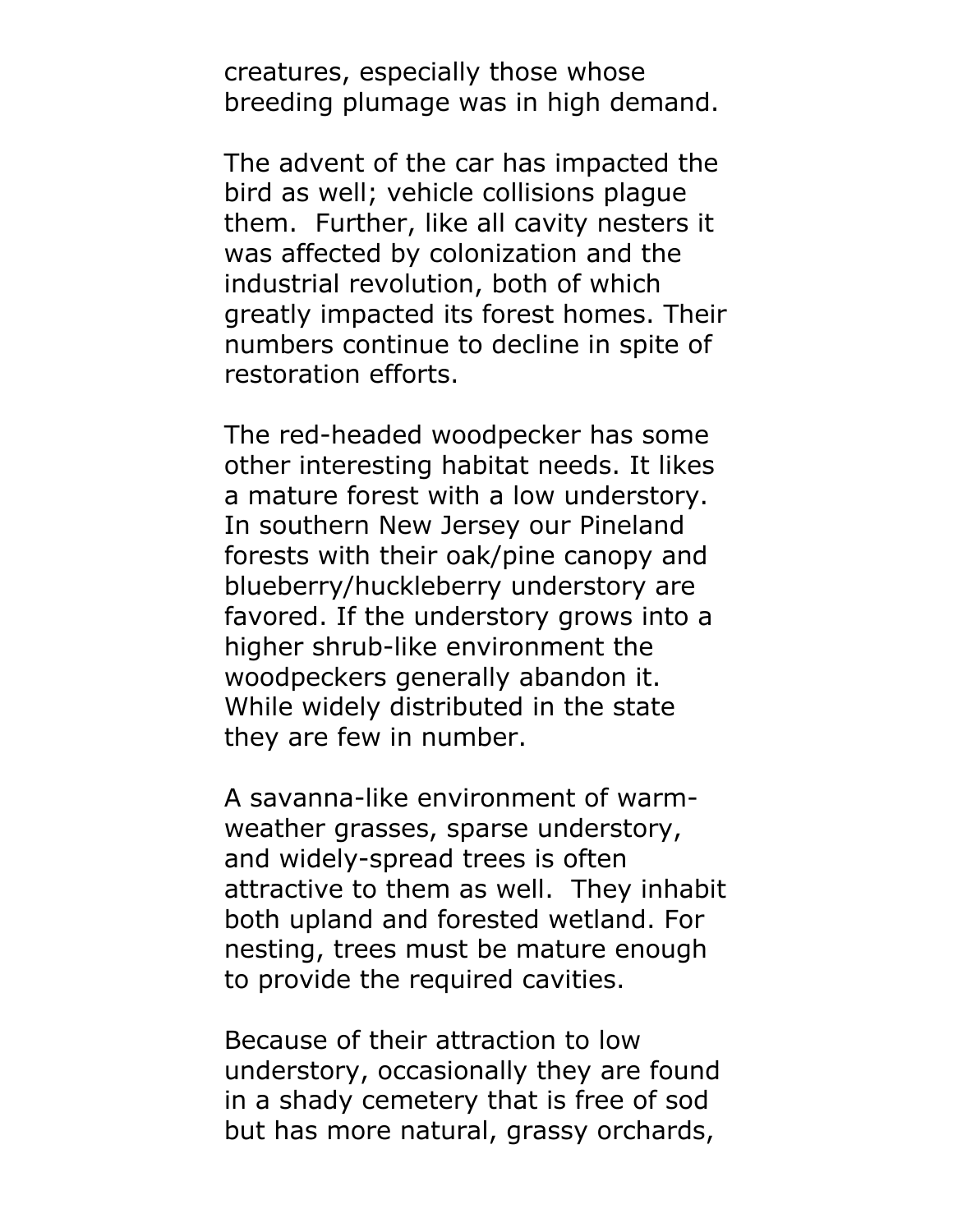and even in suburban parks - but only if there are widely spaced trees and snags for nesting.

The birds are omnivores, eating insects, reptiles, mammals, birds, and forest mast. Mast consists of seeds, fruit, acorns, chestnuts and the like. Lizards, eggs, rodents, and nestlings of other birds are on the menu. They can catch invertebrates on the wing and cache them tightly into bark crevices to be eaten later. They are known to defend their food reserves.



*Red-headed woodpeckers are skilled hunters, often catching insects in flight. While insects, fruits and seeds make up*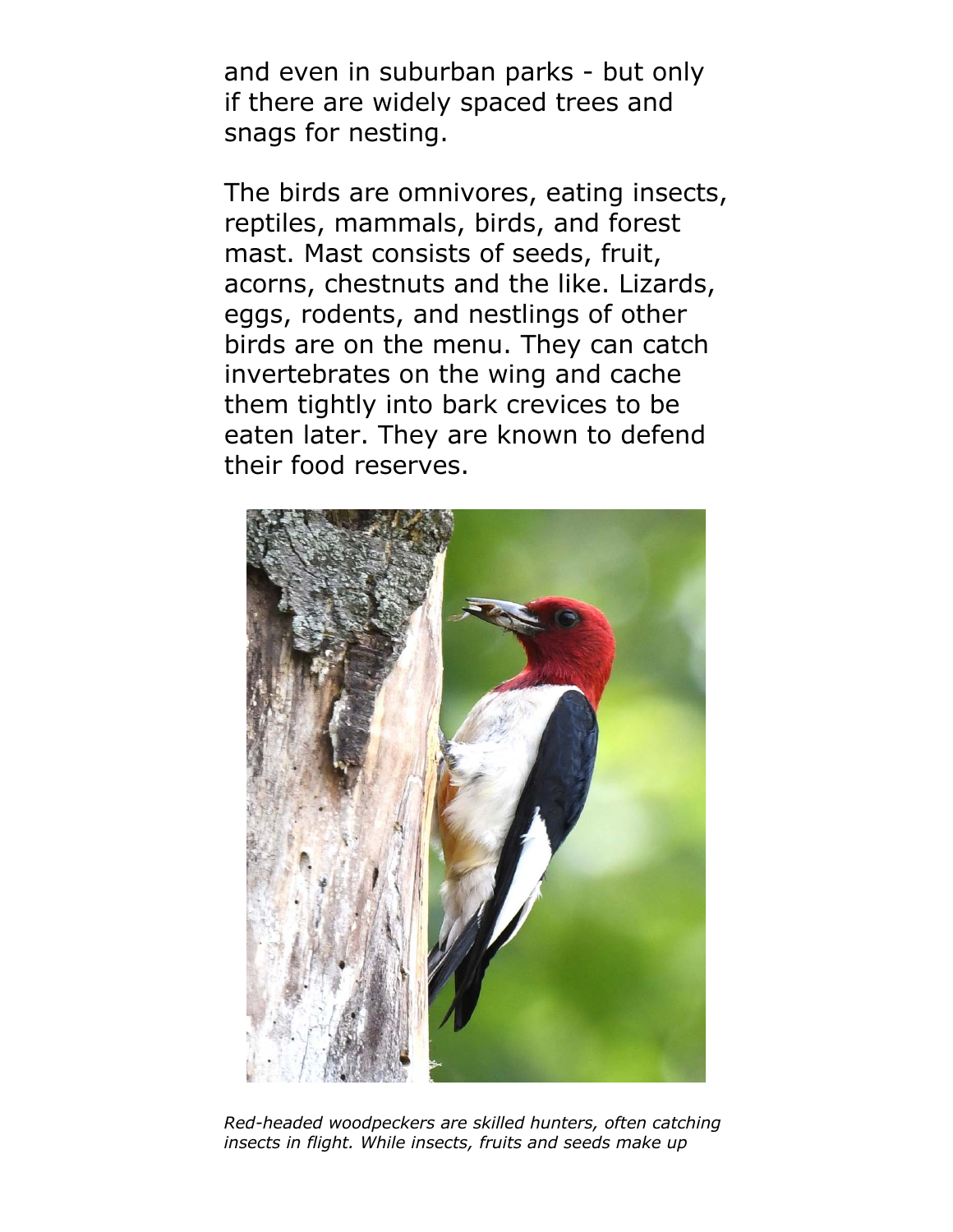*much of their diet, they'll sometimes even eat mice! Photo by Jim Hudgins/ USFWS*

Outside of breeding season they are primarily nomadic seekers of forest mast, essentially travelling to find food resources.

Like other woodpeckers they are welldesigned for navigating the trunks of trees with their zygodactyl feet. These long toes face two forward and two backward, and grip the bark with dexterity. Conversely passerines' feet are normally three forward-facing toes and one backward, designed to wrap around branches. Waterfowl often have webbed toes for walking on muddy surfaces.

On my recent forest sightings these birds have remained mostly silent. Primarily they drum, squeak, rattle softly, or let out a squeak described as a "querr." They are capable of carrying on but in most of my encounters they have been rather stealthy. But the redheaded woodpecker is uncommon for the most part and so my encounters reflect that rarity.

This is the time of year for courtship, when a male introduces a female to a number of nesting cavities and she seals the deal by picking her favorite. She will lay 4-5 eggs early in May to